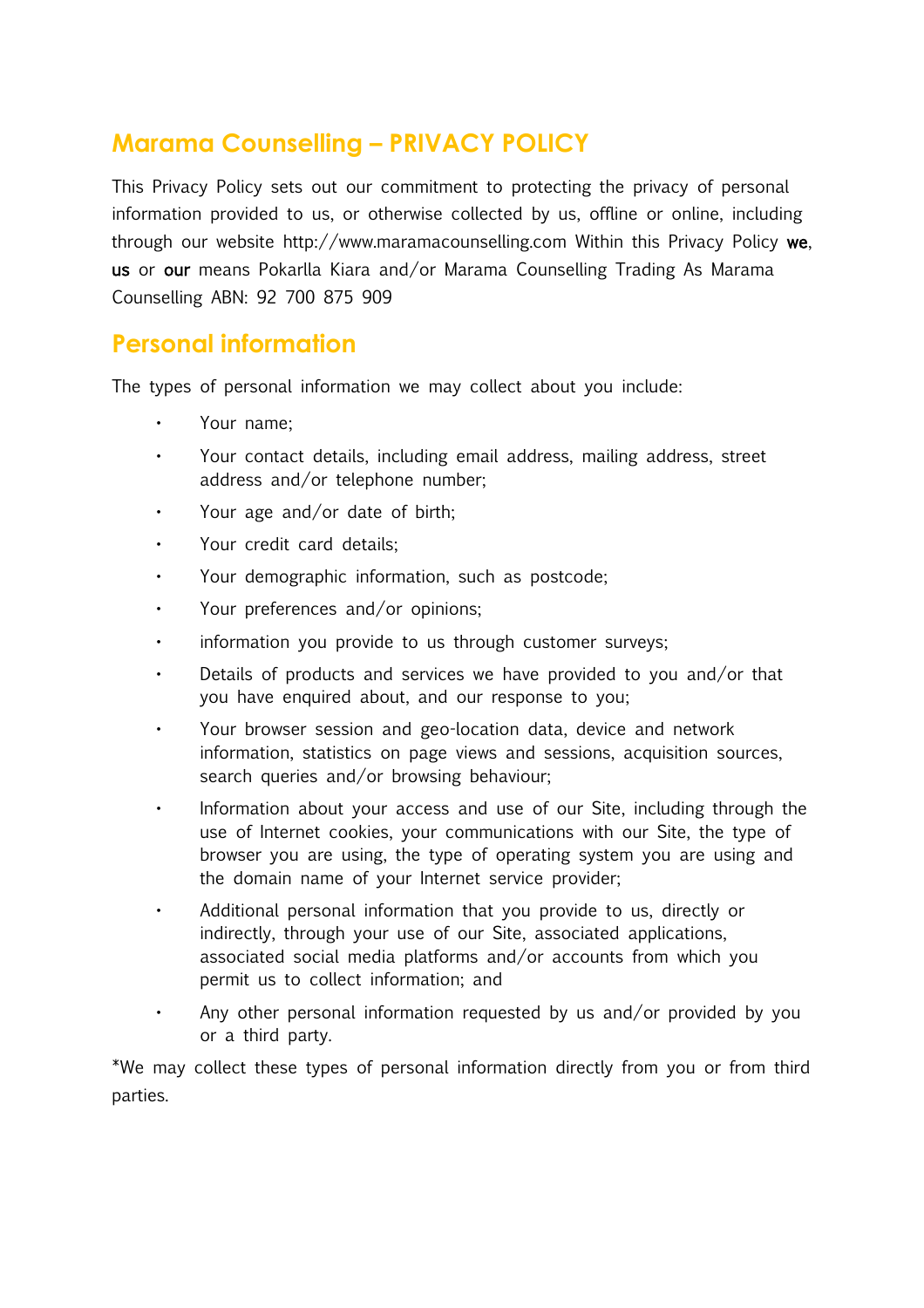# **Collection and use of personal information**

We may collect, hold, use and disclose personal information for the following purposes:

- To enable you to access and use our Site, associated applications and associated social media platforms;
- $\cdot$  To contact and communicate with you:
- For internal record keeping and administrative purposes;
- For analytics, market research and business development, including to operate and improve our Site, associated applications and associated social media platforms;
- To run competitions and/or offer additional benefits to you;
- For advertising and marketing, including to send you promotional information about our products and services and information about third parties that we consider may be of interest to you;
- To comply with our legal obligations and resolve any disputes that we may have

# **Disclosure of personal information to third parties**

We may disclose personal information to:

- Third party service providers for the purpose of enabling them to provide their services, including (without limitation) IT service providers, data storage, web-hosting and server providers, debt collectors, maintenance or problem-solving providers, marketing or advertising providers, professional advisors and payment systems operators;
- Our employees, contractors and/or related entities;
- Our existing or potential agents or business partners;
- Anyone to whom our business or assets (or any part of them) are, or may (in good faith) be, transferred;
- Credit reporting agencies, courts, tribunals and regulatory authorities, in the event you fail to pay for goods or services we have provided to you;
- Courts, tribunals, regulatory authorities and law enforcement officers, as required by law, in connection with any actual or prospective legal proceedings, or in order to establish, exercise or defend our legal rights; [and]
- Third parties, including agents or sub-contractors, who assist us in providing information, products, services or direct marketing to you. This may include parties located, or that store data, outside of Australia.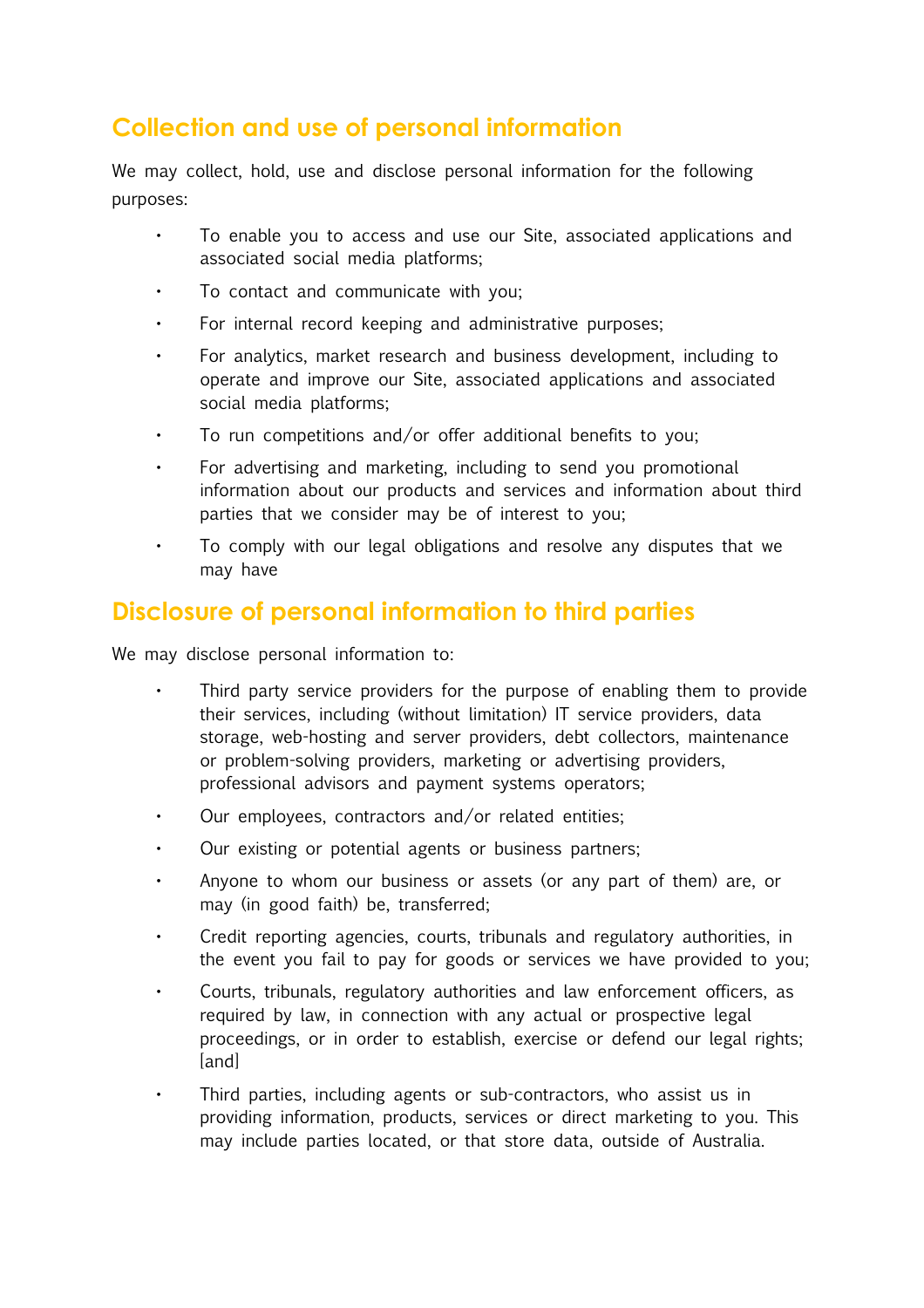By providing us with personal information, you consent to the disclosure of your personal information to third parties who reside outside Australia and acknowledge that we are not required to ensure that those third parties comply with Australian privacy laws. Where we disclose your personal information to third parties, we will request that the third party handle your personal information in accordance with this Privacy Policy.

# **How we treat personal information that is also sensitive information**

Sensitive information is a subset of personal information that is given a higher level of protection under the Australian Privacy Principles. Sensitive information means information relating to your racial or ethnic origin, political opinions, religion, trade union or other professional associations or memberships, philosophical beliefs, sexual orientation or practices, criminal records, health information or biometric information. Sensitive information includes:

- health information,
- sexual orientation or practices,
- criminal record,
- genetic information,

#### **Your rights and controlling your personal information**

Choice and consent: Please read this Privacy Policy carefully. By providing personal information to us, you consent to us collecting, holding, using and disclosing your personal information in accordance with this Privacy Policy. You do not have to provide personal information to us, however, if you do not, it may affect your use of this Site or the products and/or services offered on or through it.

Information from third parties: If we receive personal information about you from a third party, we will protect it as set out in this Privacy Policy. If you are a third party providing personal information about somebody else, you represent and warrant that you have such person's consent to provide the personal information to us.

Restrict: You may choose to restrict the collection or use of your personal information. If you have previously agreed to us using your personal information for direct marketing purposes, you may change your mind at any time by contacting us using the details below.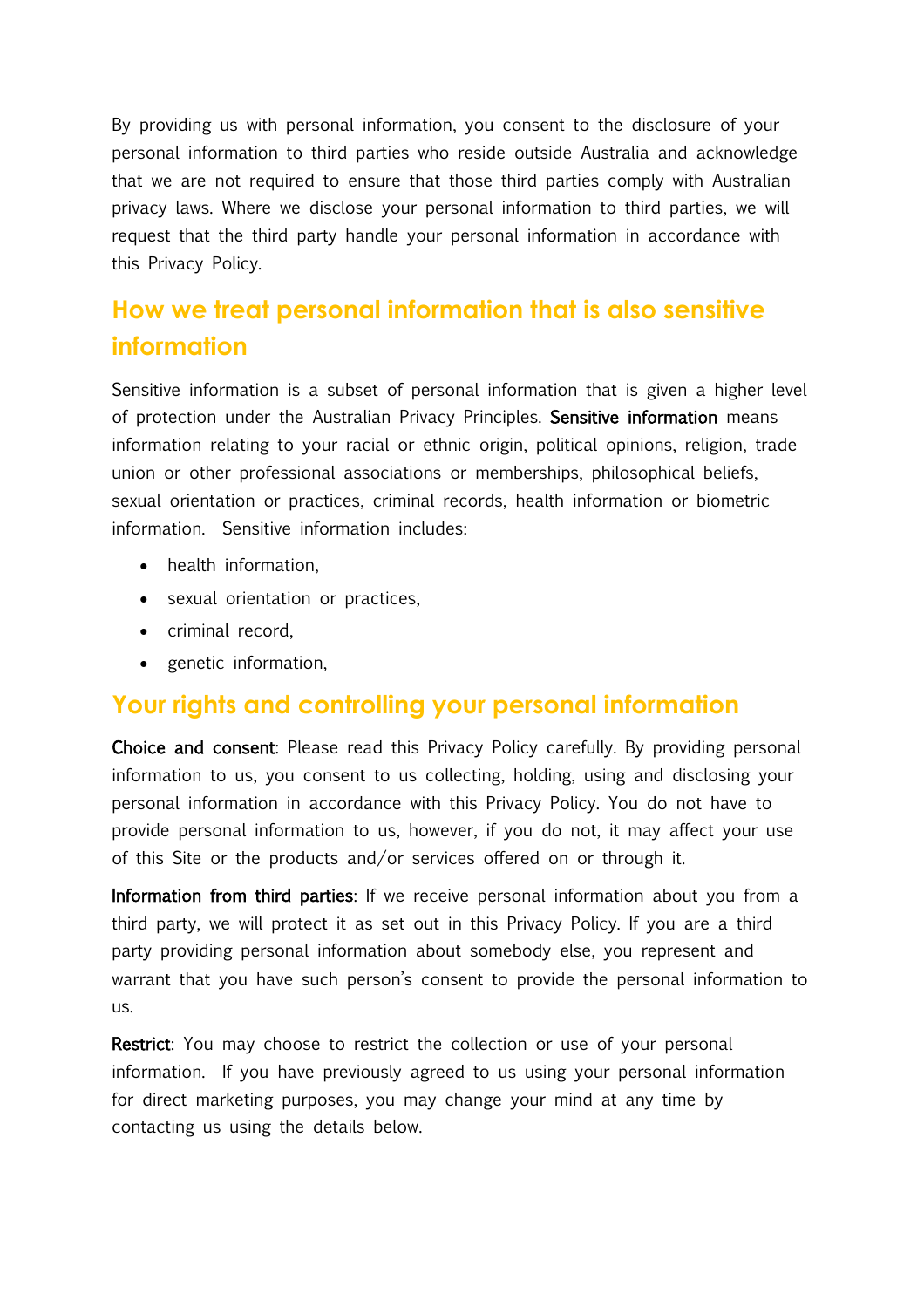Access: You may request details of the personal information that we hold about you. An administrative fee may be payable for the provision of such information. In certain circumstances, as set out in the *Privacy Act 1988* (Cth), we may refuse to provide you with personal information that we hold about you.

Correction: If you believe that any information we hold about you is inaccurate, out of date, incomplete, irrelevant or misleading, please contact us using the details below. We will take reasonable steps to correct any information found to be inaccurate, incomplete, misleading or out of date.

Complaints: If you believe that we have breached the Australian Privacy Principles and wish to make a complaint, please contact us using the details below and provide us with full details of the alleged breach. We will promptly investigate your complaint and respond to you, in writing, setting out the outcome of our investigation and the steps we will take to deal with your complaint.

#### **Storage and security**

We are committed to ensuring that the personal information we collect is secure. In order to prevent unauthorised access or disclosure, we have put in place suitable physical, electronic and managerial procedures to safeguard and secure the personal information and protect it from misuse, interference, loss and unauthorised access, modification and disclosure.

We cannot guarantee the security of any information that is transmitted to or by us over the Internet. The transmission and exchange of information is carried out at your own risk. Although we take measures to safeguard against unauthorised disclosures of information, we cannot assure you that the personal information we collect will not be disclosed in a manner that is inconsistent with this Privacy Policy.

#### **Cookies and web beacons**

We may use cookies on our Site from time to time. Cookies are text files placed in your computer's browser to store your preferences. Cookies, by themselves, do not tell us your email address or other personally identifiable information. However, they do allow third parties, such as Google and Facebook, to cause our advertisements to appear on your social media and online media feeds as part of our retargeting campaigns. If and when you choose to provide our Site with personal information, this information may be linked to the data stored in the cookie.

We may use web beacons on our Site from time to time. Web beacons (also known as Clear GIFs) are small pieces of code placed on a web page to monitor the visitor's behaviour and collect data about the visitor's viewing of a web page. For